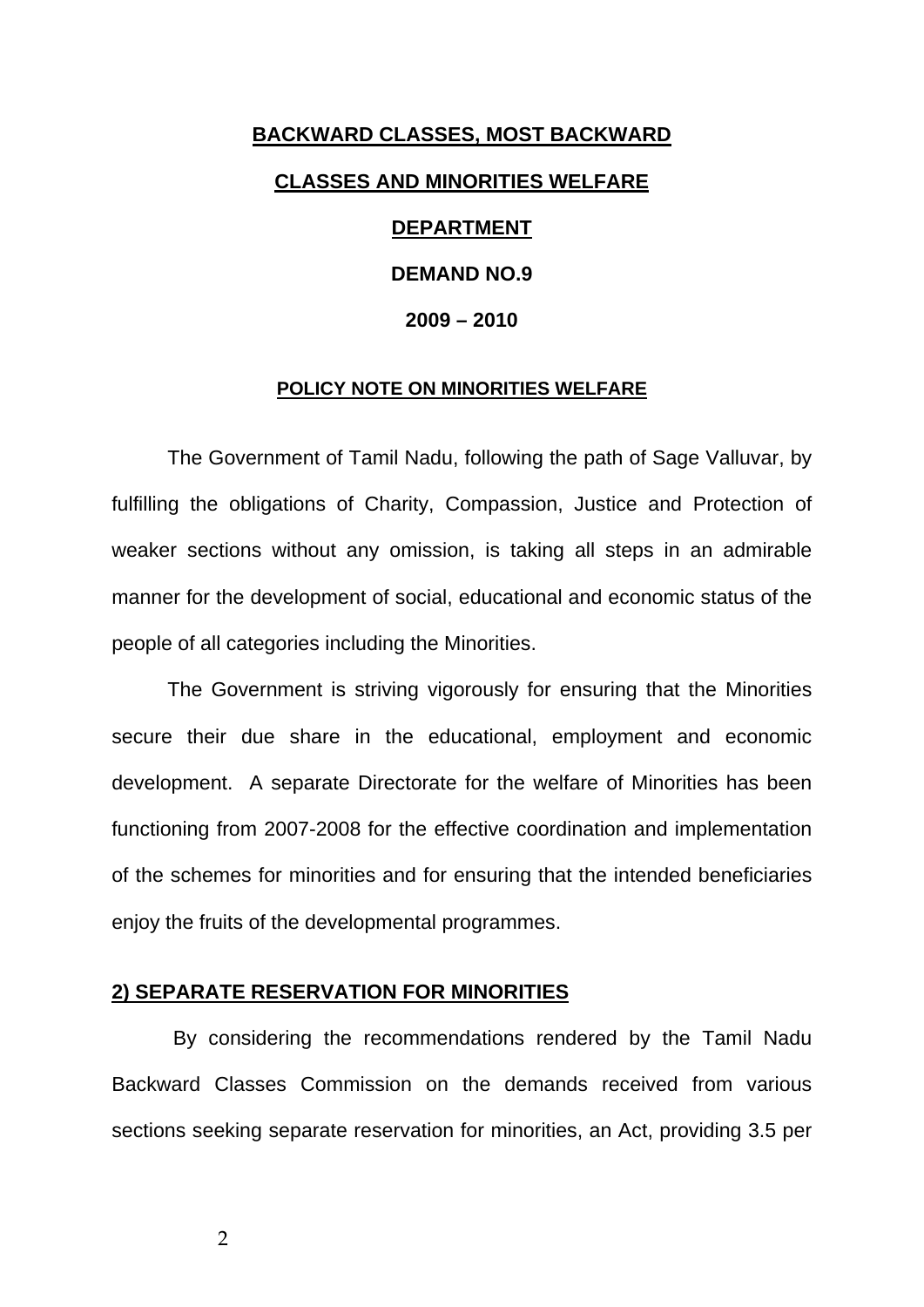cent reservation for the Backward Class Christians and 3.5 percent for the Backward Class Muslims, with effect from 15-09-2007, for admission in educational institutions and employment opportunities under the State Government was enacted. Subsequently, accepting the sentimental demands raised by the representatives of the Christian Communities stating that they are affected due to the separate reservation provided for the Backward Class Christians and to pave way for the Christian Communities to enjoy the benefits under the reservation for the Backward Class as in the past, the Act was amended by withdrawing the separate reservation provided for the Backward Class Christians in education and employment opportunities and to make them avail themselves the benefits under the 26.5% reservation for the Backward Classes. By accepting the request of the Muslim Communities the places earmarked for them in the roster have been modified.

## **3) SCHOLARSHIPS**

 Nearly 95% of the Muslims in the State are recognized as the Backward Class. Similarly about 80% of the Christians are declared as the Backward Classes and Most Backward Classes. Thus, the Muslims and Christians included in the list of the Backward Classes and Most Backward Classes are enjoying the benefits of the various scholarship schemes implemented by the Departments of the Backward Classes welfare and the Most Backward Classes Welfare.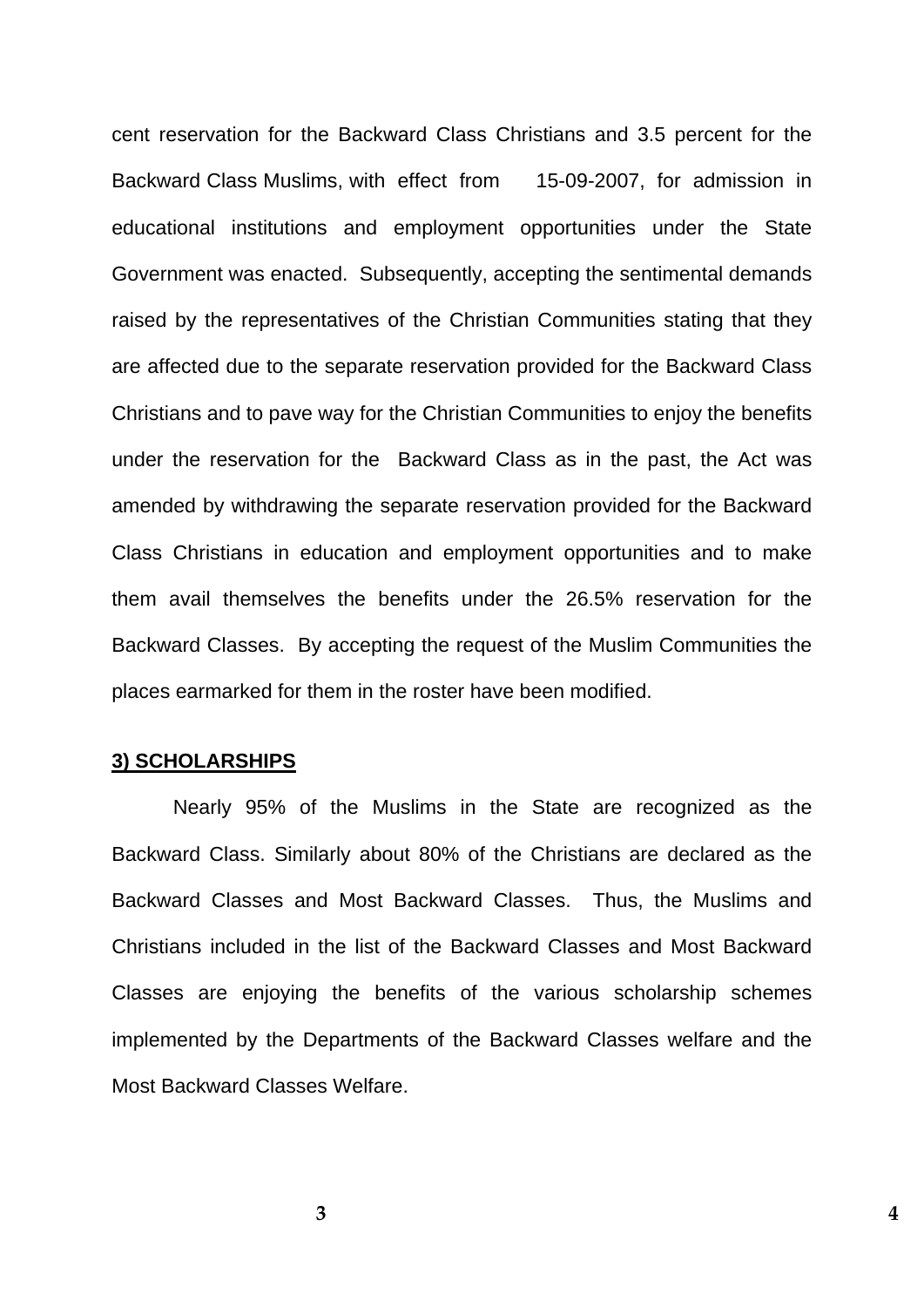Apart from the scholarship schemes offered by the State Government for the Backward Classes, the scholarship schemes sponsored by the Central Government for the Minorities are also implemented in the State effectively.

## **3.1) PRE-MATRIC SCHOLARSHIP SCHEME**

 The Scheme of implementing pre-matric scholarships to the students of minority communities studying in  $1<sup>st</sup>$  to  $10<sup>th</sup>$  Std has been sponsored by the Central Government since 2008-09. Under the scheme, scholarships for 15,340 students were allotted by the Central Government during 2008-09. Owing to the efforts taken by the Government to create awareness about this scheme among the students, a large number of scholarship applications have been received, and the Central Government have agreed to grant scholarships for 8,858 students additionally. Under the scheme, totally a sum of Rs.306.66 lakh has been disbursed benefiting 24,135 boys and girls during 2008-09 of which Rs.230.05 lakhs represent 75% share of the Central Government and Rs.76.61 lakhs account for 25% share of the State Government. In the pre-matric scholarship scheme, the Students of Minority Communities studying in  $6<sup>th</sup>$  to 10<sup>th</sup> Std are sanctioned with admission fees upto a maximum of Rs.500/- p.a and tuition fee upto a maximum of Rs.3500/-p.a. Apart from this, the hostel students studying in  $6<sup>th</sup>$  to 10<sup>th</sup> Std are granted maintenance allowance for 10 months in a year at the rate of Rs.600/-p.m and the day scholars of  $1<sup>st</sup>$  to  $10<sup>th</sup>$  std are given maintenance allowance at the rate of Rs.100/-p.m for 10 months.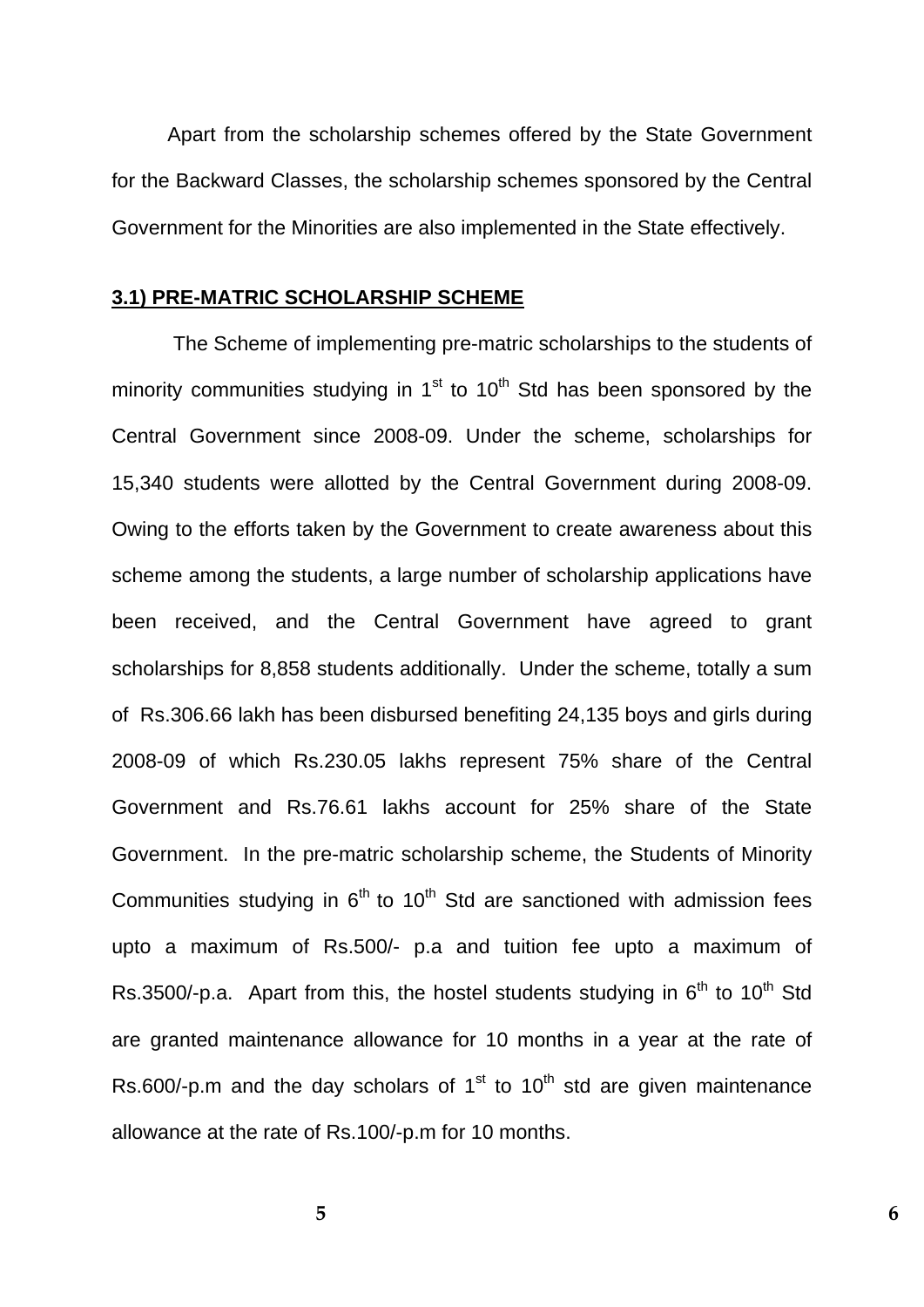The annual income of the parents should not exceed Rs.1 lakh for availing this scholarship. Further, 50% marks should have been scored in the previous year examination. 30% of the scholarships are earmarked for girl students.

## **3.2) POST-MATRIC SCHOLARSHIP SCHEME**

Post-matric Scholarships are given to the students of minority communities studying from  $11<sup>th</sup>$  std to Research studies in the Government and recognized private schools and colleges in order to provide opportunity to the economically backward and eligible minority students to get higher education, to encourage these students to enter the portals of higher education in large numbers and to enhance their employability. Under the scheme introduced by the Government of India in the year 2007-08, a sum of Rs.94 lakh was disbursed to 2846 students in Tamil Nadu.

 Owing to the relentless efforts taken by this Government, Government of India has accepted to release scholarships for 6693 students under the scheme during 2008-09. Apart from this, renewal scholarships were extended to 1311 students who received scholarship in 2007-08. Thus, a total sum of Rs.247 lakh was disbursed in the year 2008-09.

The annual income of the parents should not exceed Rs.2 lakh for availing this scholarship. The students should have obtained at least 50% marks in the previous year final Examination. 30% of the scholarships under the scheme is earmarked for girl students. Admission and tuition fees ranging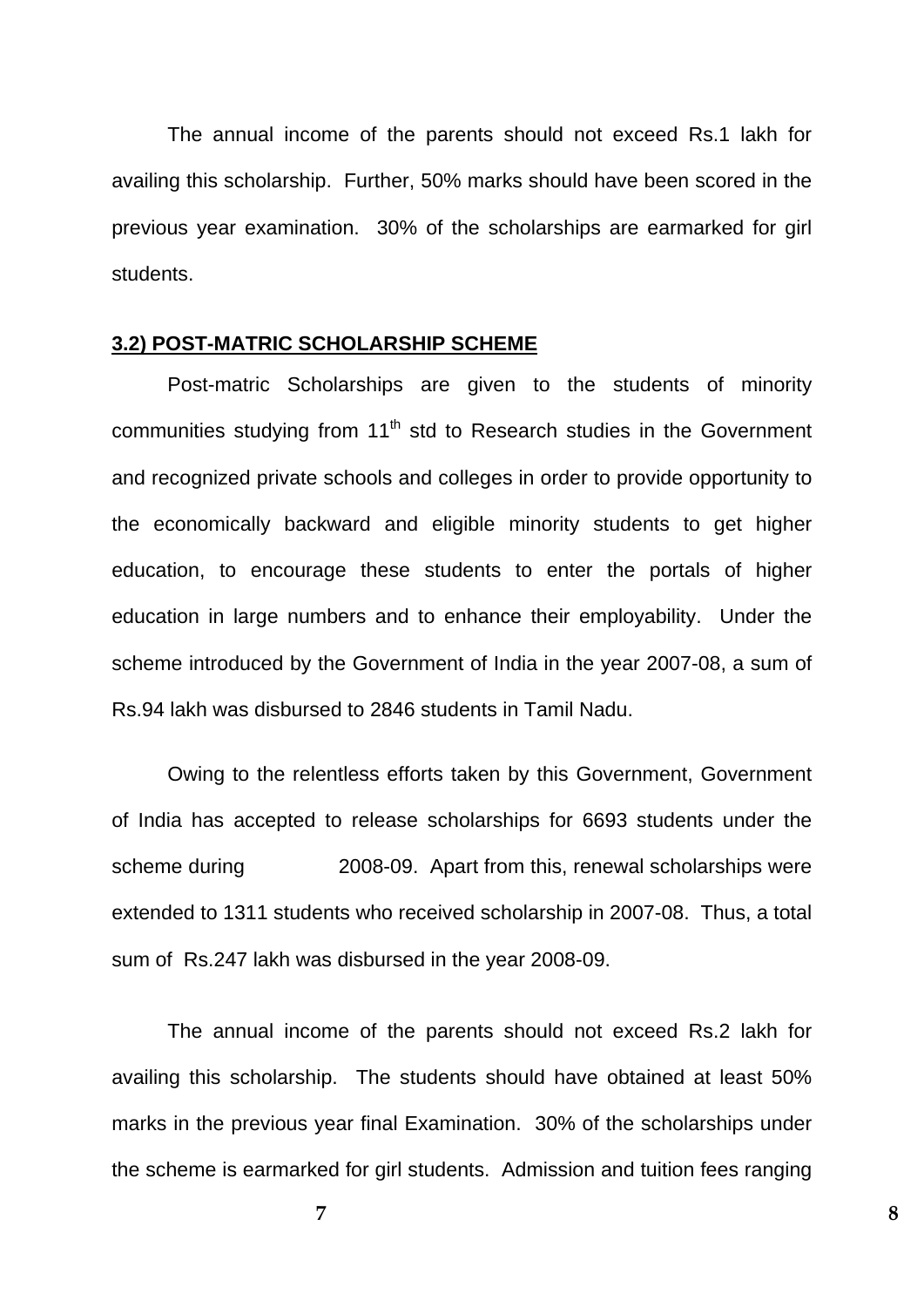from Rs.3000 to Rs.7000/- are granted under the scheme. From Rs.235/- to Rs.510/- per month is sanctioned for hostellers and Rs.140/- to 300/- per month for day scholars as maintenance allowance.

## **3.3) MERIT CUM MEANS SCHOLARSHIP SCHEME**

 This scheme is being implemented with 100% Central assistance from 2007-08 onwards. Under the scheme, scholarships are sanctioned to minority students pursuing Under Graduate and Post Graduate studies in technical and professional courses in the Government and Government approved private colleges, based on their marks and annual income of their parents not exceeding Rs.2.5 lakhs. At least 50% marks should have been secured in the previous year final Examination. 30% of the scholarships is sanctioned to girl students.

 A sum of Rs.435.48 lakh was disbursed during 2008-09 to 765 students of minority communities as fresh scholarship and renewal scholarships to 894 students.

## **4) SCHOOL AND COLLEGE HOSTELS FOR MUSLIM GIRL STUDENTS**

 During 2008-09, 5 school cum college hostels were opened for the benefit of Muslim girl students in Dindigul, Vellore, Coimbatore, Tiruchirappalli and Tirunelveli districts and they started functioning. 25 school girls and 25 college girls are accommodated in each hostel. Annual income ceiling of the parents of the students for admission in the Hostels has been raised from Rs.50,000/- to Rs.1,00,000/- from 2009-10 onwards.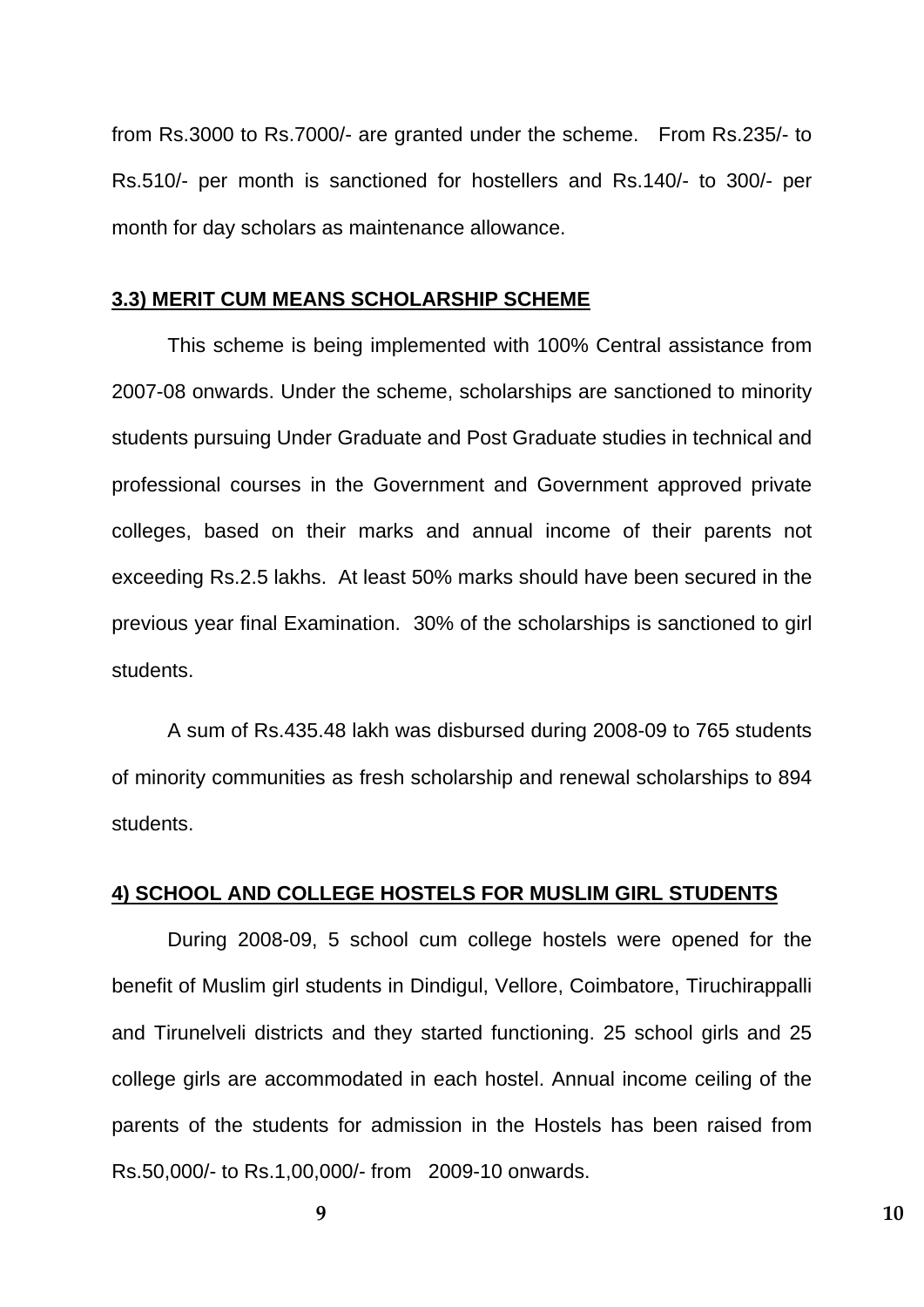## **5) SCHEME OF AWARDING PRIZES TO THE STUDENTS BELONGING TO MINORITY COMMUNITIES**

 A scheme of awarding of prizes at State and District level to the minority community students securing the highest marks in  $10^{th}$  and  $12^{th}$  Std Government Public Examinations was introduced by this Government for the first time in 2008-09, in order to motivate the learning habit among minority community students and with an objective of helping them acquire qualification for employment as in the case of the other categories by getting admission in the higher educational institutions.

## **5.1) STATE LEVEL PRIZES**

 Under the scheme, two first prizes, two second prizes and two third prizes at the rate of one boy and one girl are awarded to minority community students who secure the first, second and third places at the State level in the  $12^{th}$  std and  $10^{th}$  std public examinations. In respect of  $12^{th}$  std, first, second and third prizes are awarded at the rate of Rs.10,000/-, Rs.8,000/- and Rs.6.000/- respectively. In respect of  $10<sup>th</sup>$  std, the prizes are given at the rate of Rs.5,000/-, Rs.4,000/- and Rs.3,000/- respectively.

## **5.2) DISTRICT LEVEL PRIZES**

 Under the scheme, two first prizes, two second prizes and two third prizes at the rate of one boy and one girl are awarded to minority community students, who secure the first, second and third places at the District level in the  $12^{th}$  std and  $10^{th}$  std public examinations. In respect of  $10^{th}$  std, the first,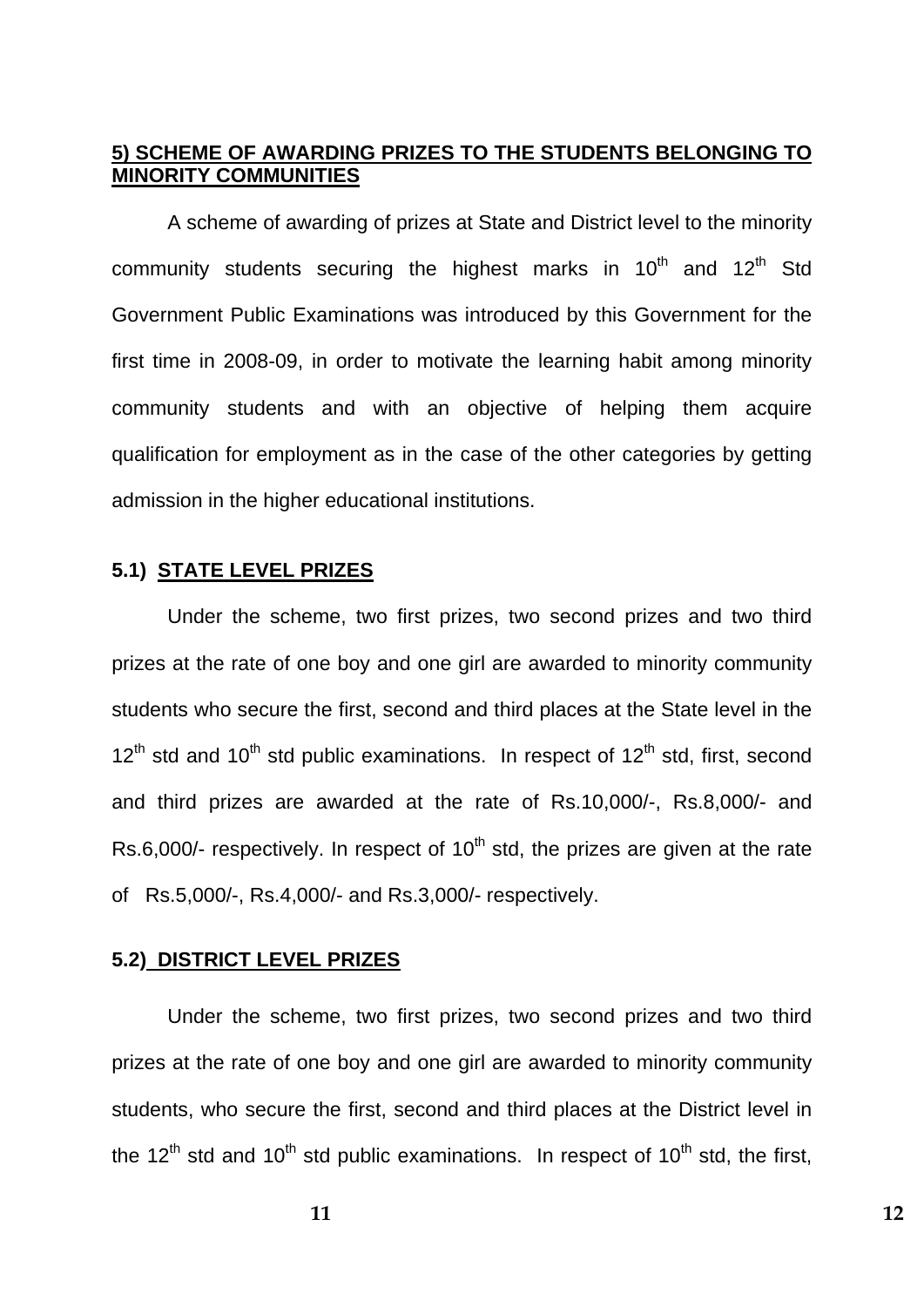second and third prizes are given at the rate of Rs.1,500/-, Rs.1,000/- and Rs.500/- respectively. In respect of  $12<sup>th</sup>$  std, the above prizes are given at the rate of Rs.3,000/-, Rs.2,000/- and Rs.1000/- respectively.

 In case, the first, second and third marks are secured by more than one student at the State and the District levels, they are also awarded prizes by increasing the number of prizes.

A total sum of Rs.7.02 lakh was awarded as prizes to 428 students during 2008-09 under the prizes scheme.

## **5.3) AWARD SCHEME TO STUDENTS STUDYING URDU LANGUAGE**

 This Government, respecting the sentiments of all the sections of people without any discrimination on grounds of race, religion language etc., is awarding prizes to three boys and three girls students who secure the highest marks in  $10^{th}$  std and  $12^{th}$  Std Public Examinations with Urdu as the second language in order to safeguard the languages of minorities. Under this Scheme, prizes of Rs.3000/-, Rs.2000/- and Rs.1000/- are awarded to the first 3 boys and the first 3 girls students who secure the highest marks in  $12<sup>th</sup>$ std public examination. Similarly, in respect of  $10<sup>th</sup>$  std the students are awarded Rs.2000/-, Rs.1500/- and Rs.1000/- respectively. If same marks are secured by more than one student, the prizes are awarded to all of them.

During 2008-09, Rs.22,500/- was disbursed as prizes to 13 students.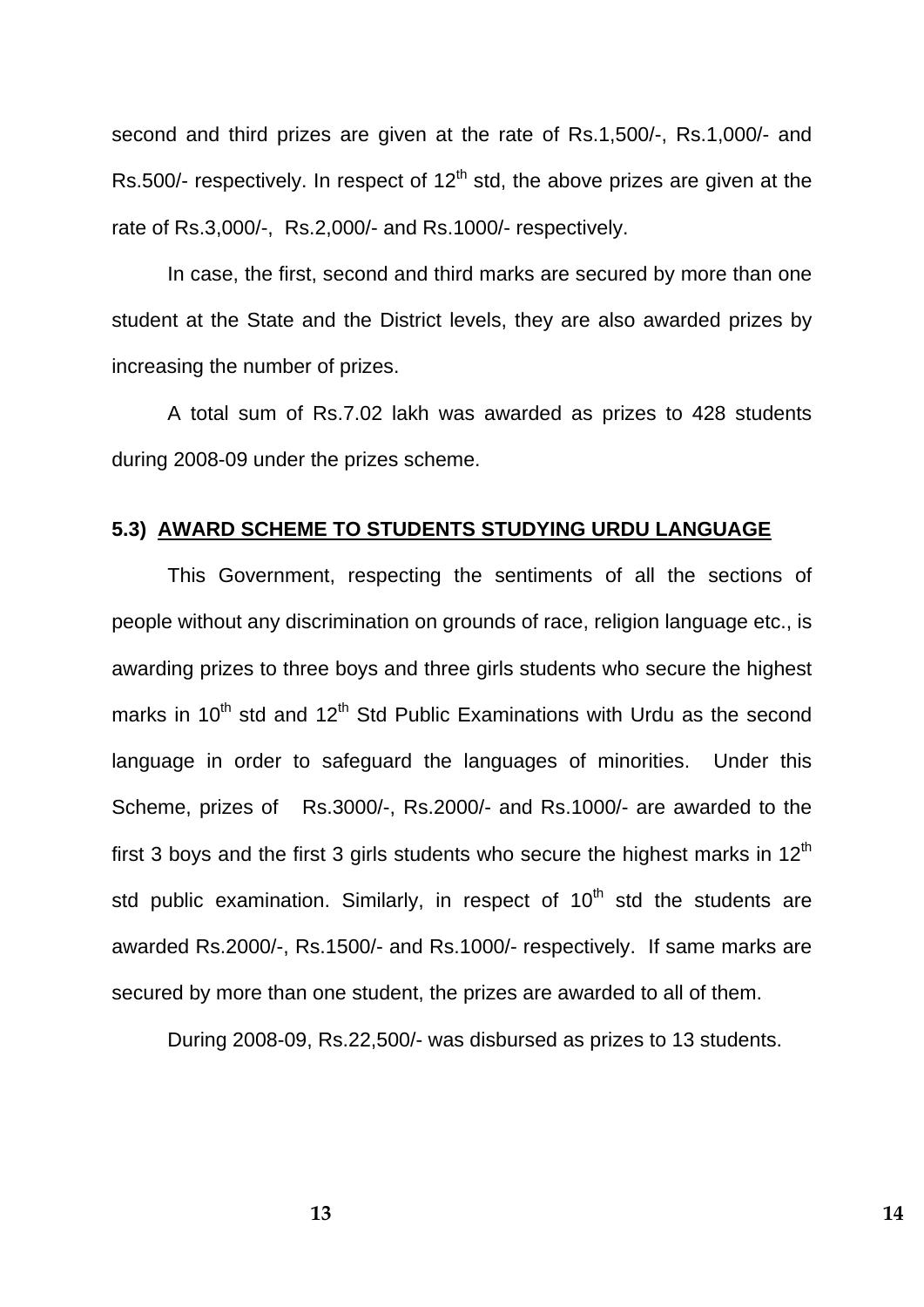## **6) TRAINING FOR SKILL DEVELOPMENT**

Economic stability is the basic requirement to live peacefully in the Society. The Government, being well aware of the fact that such economic standard can be achieved by undertaking self employment ventures and by obtaining employment opportunities in various organizations, is imparting training in various trades such as Information Technology, Designing and Production of Readymade Garments, Foot wear technology, Heavy vehicle Driving etc., in order to expand the scope of employment opportunities for minorities. Under the skill development training programme for minorities, a sum of Rs.2.50 crore has been spent benefiting 5000 minority youths.

 This scheme will be continued in the current year also at a cost of Rs.2.50 crore benefiting 5000 minority youths.

## **7) TAMIL NADU MINORITIES ECONOMIC DEVELOPMENT CORPORATION**

 In order to provide loan facilities to minorities and to improve their economic status, the Tamil Nadu Minorities Economic Development Corporation was established in 1999. This Corporation, by availing funds from the National Minorities Economic Development and Finance Corporation, is providing loans at a low rate of interest to minorities of Tamil Nadu. The Cooperative banks in Tamil Nadu, Tamil Nadu Co-operative Milk Producers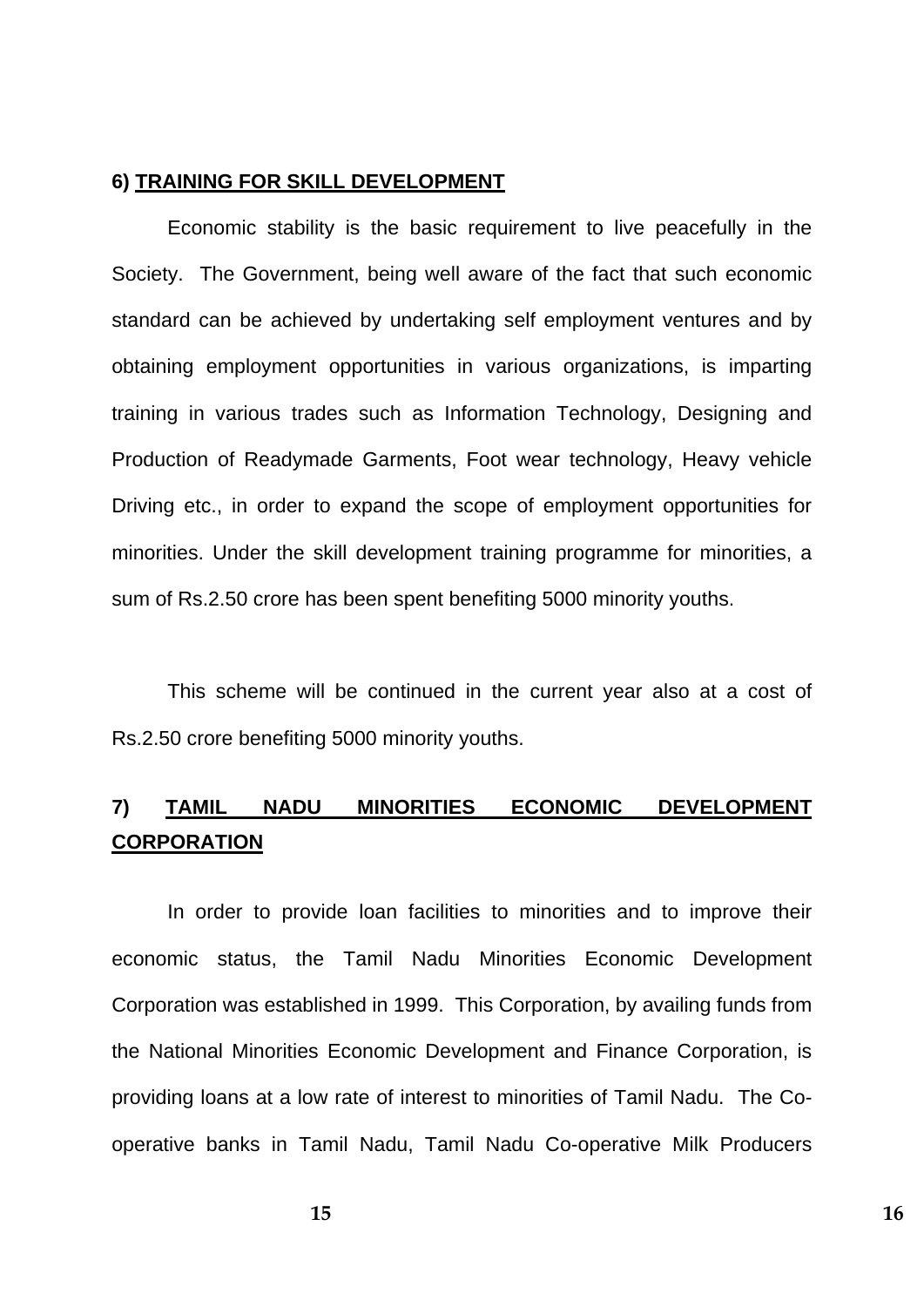Federation, Tamil Nadu Handloom Weavers Co-operative Societies and Tamil Nadu Industrial Co-operative banks are functioning as sub-channelising agencies of the Tamil Nadu Minorities Economic Development Corporation.

 Individual loans are given to minorities at lower interest (i.e. 6% rate of interest) to enable them to enhance their economic status by eking out their livelihood through self employment.

 Rs.3280.15 lakh has so far been granted as individual loans to 8353 beneficiaries. Under Micro-Finance, Rs.2622.75 lakh has been disbursed so far benefiting 26586 beneficiaries.

 Loans are sanctioned at 4% rate of interest to self help groups in which not less than 60% of the members shall be from minority communities. Orders were issued increasing the ceiling for individual loans from Rs.10000/ to Rs.25,000/- .

The persons belonging to minority communities and also members of Auto Drivers Industrial Co-operative Societies are provided with a loan upto Rs.1,21,000/- per member for purchase of Auto-Rickshaws at the rate of 6% interest for becoming self-employed. The Minorities, who are members of the Milk Producers Co-operative Societies are granted loan upto Rs.50,000/- for purchase of two cross breed cows and upto Rs.70,000/-for two Graded Murrah Buffaloes at the rate of 6% interest through Tamil Nadu Co-operative Milk Producers Federation (Aavin).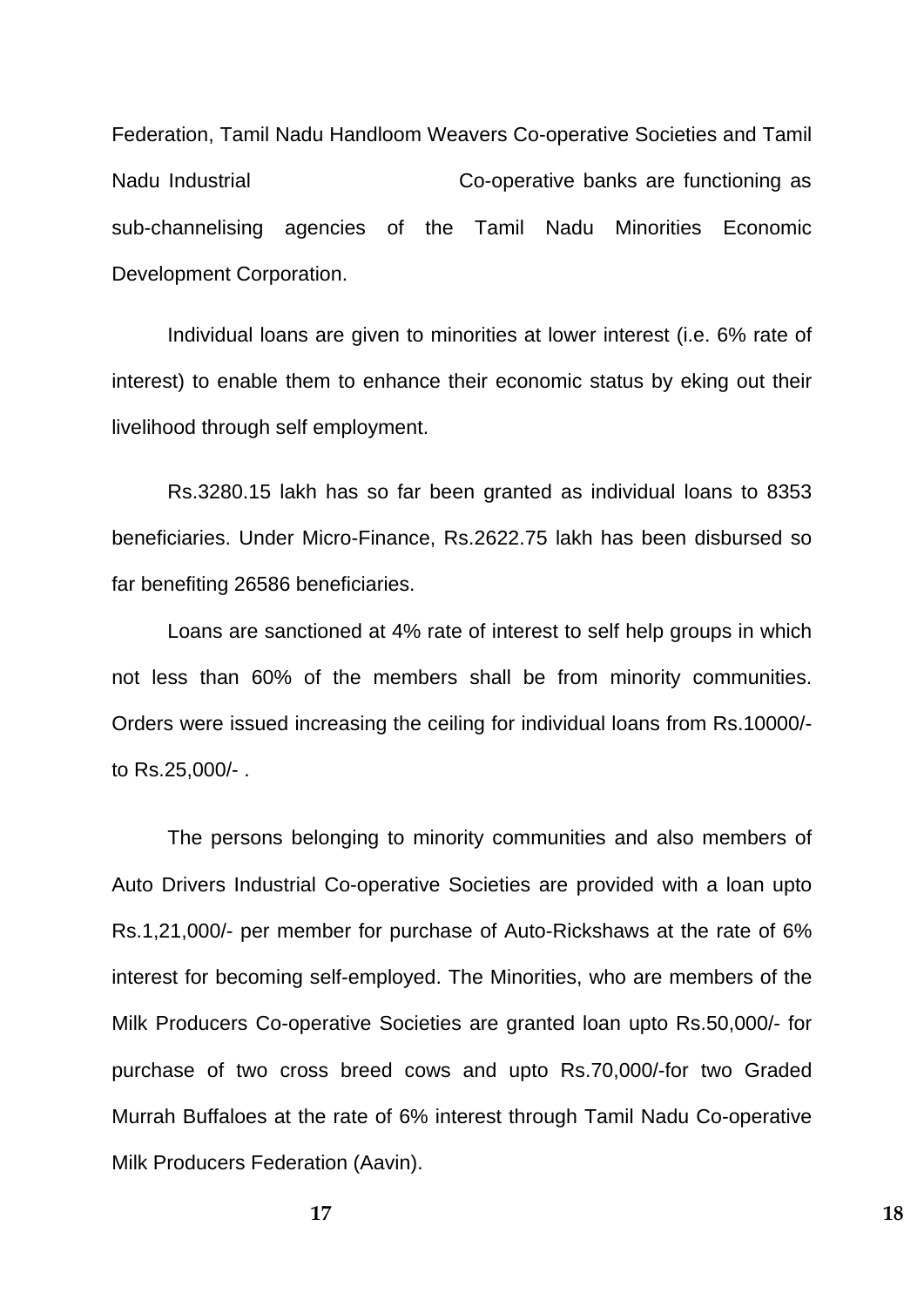## **8) STATE MINORITIES COMMISSION**

 State Minorities Commission has been functioning in Tamil Nadu since 1989 to evaluate the implementation of the safeguards provided in the Constitution of India and in the laws enacted by the State Government and to suggest schemes for the welfare of Minorities. At present, 7 members including the Chairman have been nominated for this Commission.

## **9) MUSLIM WOMEN AID SOCIETY**

 Muslim Women Aid Societies have been formed and they are functioning in all the districts to provide assistance to destitute and aged Muslim women. The Government have sanctioned Rs.1 lakh to each society as seed money. The Government sanctions matching grant equal to the donations collected by these societies subject to a maximum of Rs.10 lakhs per society.

 During 2008-09, Rs.3,21,575/- was sanctioned to Chennai Muslim Women Aid Society towards the matching grant by the Government.

#### **10) REHABILITATION SCHEME**

 With a view to giving a new lease of life to the minority families who have lost their livelihood due to communal riots and assisting the discharged prisoners of petty offences to lead a decent life in the society, a rehabilitation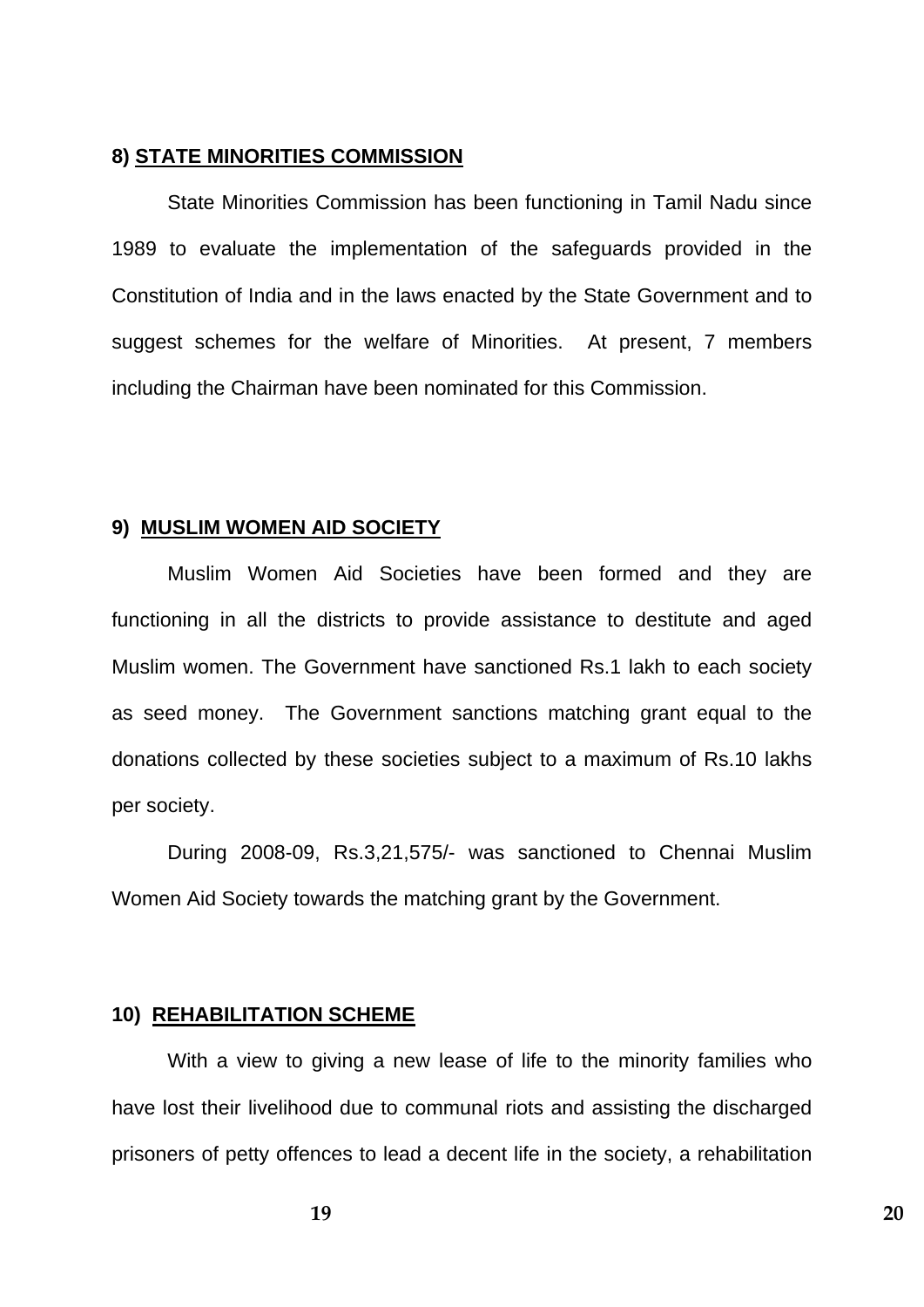scheme was introduced in 2008-09. The beneficiaries selected under this scheme will be provided with a financial assistance upto Rs.10,000/- per family to set-up petty trades.

 Under the scheme, Rs.30 lakh has been allotted to benefit 300 families during 2009-2010.

#### **11) PRIME MINISTER'S NEW 15 POINT PROGRAMME**

 In order to ensure that benefits arising out of the broader development programmes percolate down to the minorities, due share is received by the minorities in employment under the Central and the State Government and secure the legitimate share in the schemes implemented for the economic development, Prime Minister's 15 Point Programme designed in September 2006 is being implemented. Under the programme, steps are being taken to augment the educational opportunities to minorities, to supply free text books to the minority students, to enable them to study in their mother tongue, through the Tamil Nadu Text Book Corporation, to provide legitimate share in the economic activities and employment opportunities and to prevent and control the communal riots. To monitor the proper implementation of the Prime Minister's 15 point programme, a committee at State level under the chairmanship of the Chief Secretary and a committee at District level under the chairmanship of the District Collector have been constituted.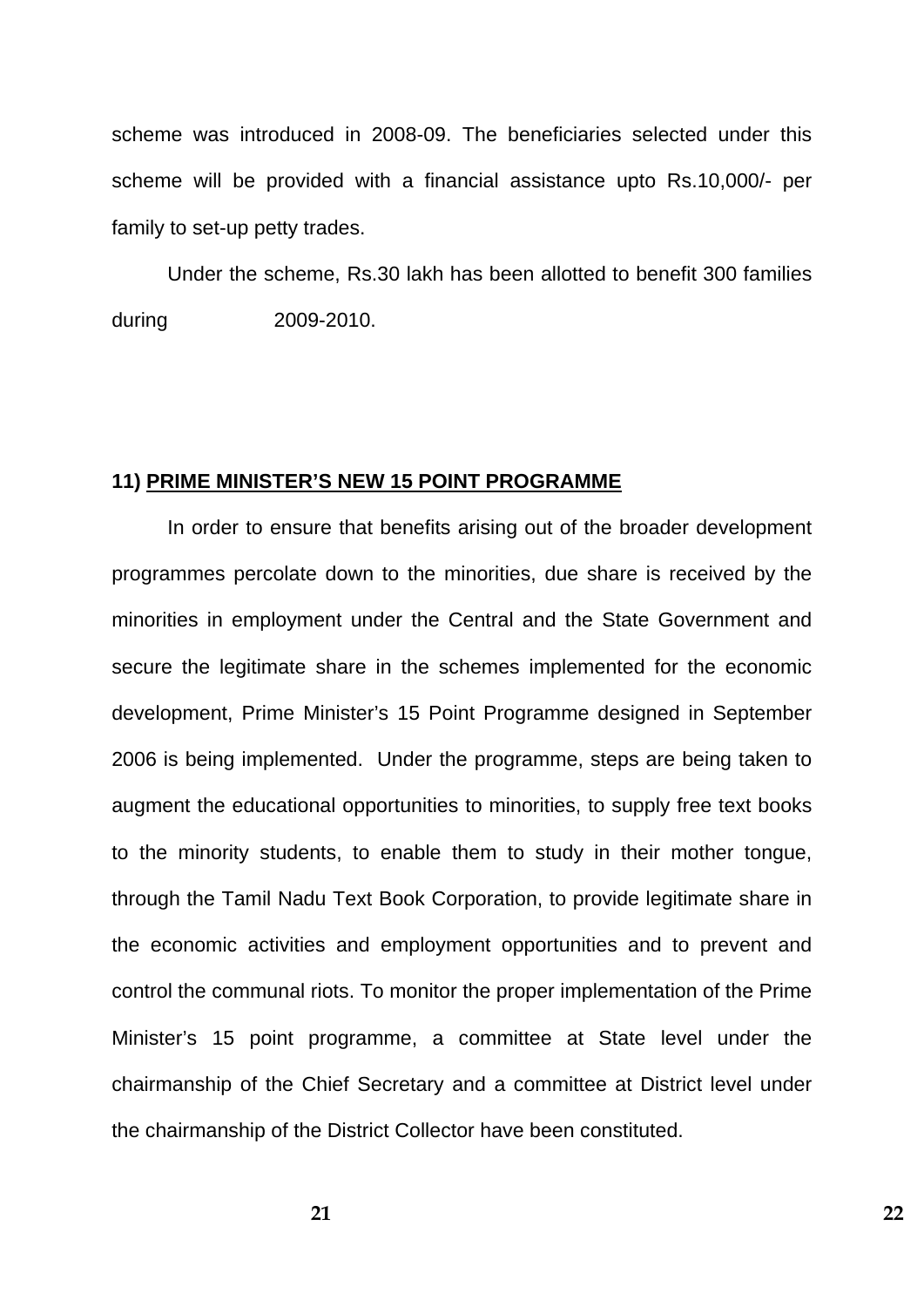This Government have paved the way for the Backward Class Muslims to get due share in the posts under the State and in the educational institutions by providing 3.5% reservation to them. By implementing skill development programmes and by granting loans at a low rate of interest through the Tamil Nadu Minorities Economic Development Corporation, avenues have been created for the minorities to secure employment opportunities and earn livelihood by undertaking self employment enterprises.

#### **12) ULEMAS WELFARE BOARD**

 On favourable consideration of the representations from Aalims, Pesh Imams, Arabic Teachers, Bilals, Mothinars, other workers of the mosques and Madarasas in Tamil Nadu and Muzawars working in Darghas, Burial grounds, Thaikas, Azurkhanas and Muslim Orphan Homes that their standard of life is in indigent conditions and that a Welfare Board may be formed to render various financial assistance to them, the Hon'ble Chief Minister has ordered that a Welfare Board to benefit them may be formed. Pursuant to the order, an announcement was made in the Budget 2009-10, that **"Ulemas and other personnel Welfare Board"** would be established. According to this scheme, Ulemas who have completed 18 years of age and not completed 60 years will be enrolled as members of the board and various welfare assistance available to the members of the similar welfare boards for unorganized labourers will be extended to the members and to the family